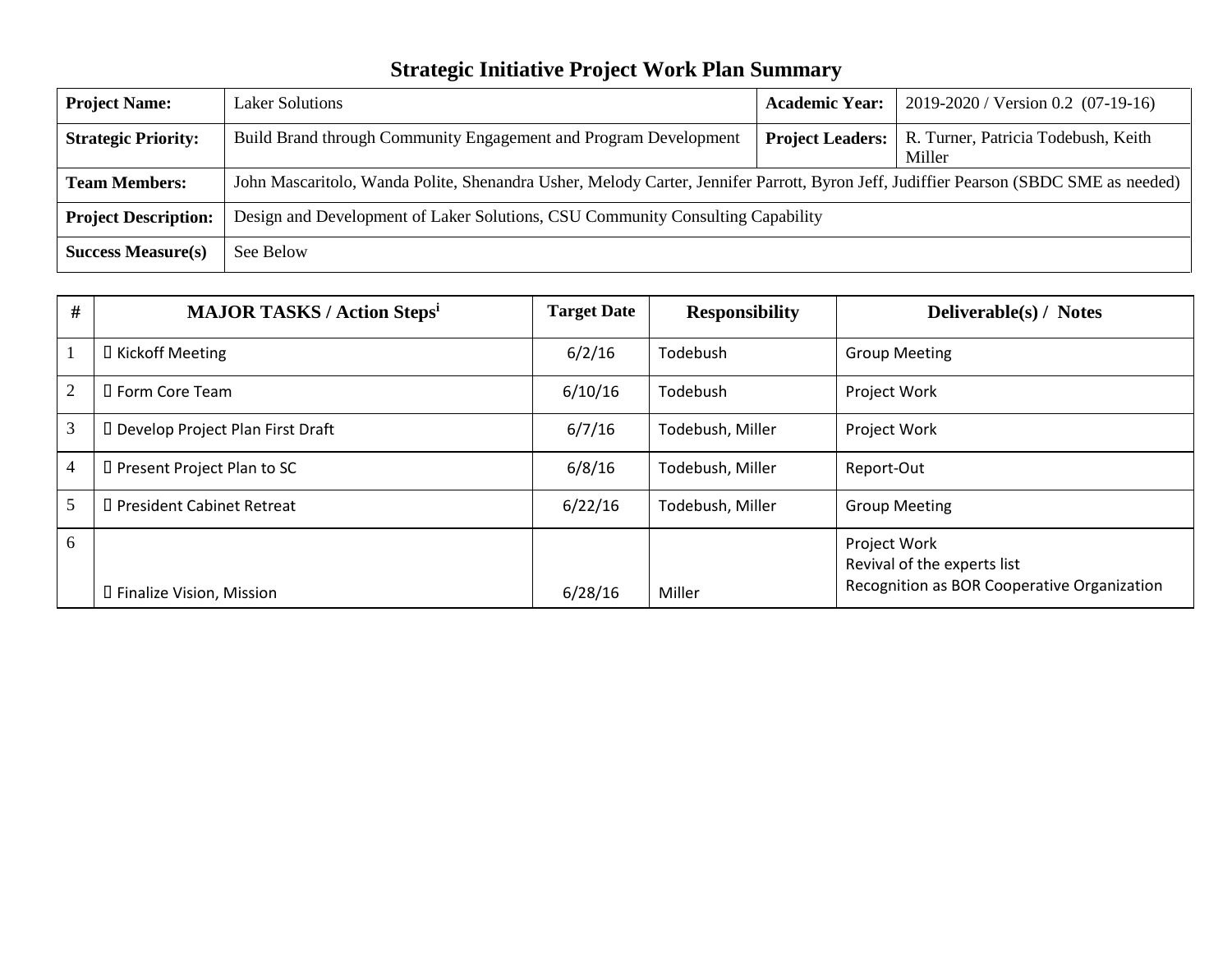| $\overline{7}$ |                                     |         |      | Program Goals, Year 1: |                                          |
|----------------|-------------------------------------|---------|------|------------------------|------------------------------------------|
|                |                                     |         |      |                        | Charter complete                         |
|                |                                     |         |      | 2.                     | Org structure complete                   |
|                |                                     |         |      | 3.                     | Program measures identified              |
|                |                                     |         |      | 4.                     | Program evaluation plan for              |
|                |                                     |         |      |                        | pilot project(s) complete Year 1 Success |
|                |                                     |         |      | Measures:              |                                          |
|                |                                     |         |      | 1.                     | Charter signed                           |
|                |                                     |         |      | 2.                     | Org structure approved                   |
|                |                                     |         |      | 3.                     | Business plan approved                   |
|                |                                     |         |      | 4.                     | Pilot project(s) MOUs in place           |
|                |                                     |         |      | 5.                     | Pilot project(s) approved                |
|                |                                     |         |      | 6.                     | Pilot project(s) ready to launch         |
|                |                                     |         |      |                        | Program Metrics (work in progress):      |
|                | D Year 1 Success Goals and Measures | 7/26/16 | Team | 1. Impact Measures     |                                          |

Page **1** of **2**

## **Strategic Initiative Project Work Plan Summary**

| #   | <b>MAJOR TASKS / Action Stepsi</b> | <b>Target Date</b> | <b>Responsibility</b>                                        | Deliverable(s) / Notes                                                                                                                                                                                                                  |
|-----|------------------------------------|--------------------|--------------------------------------------------------------|-----------------------------------------------------------------------------------------------------------------------------------------------------------------------------------------------------------------------------------------|
|     |                                    |                    |                                                              | # of projects successfully<br>a.<br>completed<br># CSU personnel engaged in<br>b.<br>projects 2. Business Measures:<br>a. Project pipeline management<br>b. Revenue $(555)$<br>c. Community service hours completed<br>d. Contacts made |
| 8   | I Initial Charter Complete         | 8/16/16            | Todebush, Miller                                             | Milestone                                                                                                                                                                                                                               |
| 9   | D Year 1 Planning Kickoff          | 8/16/16            | Team                                                         | Milestone, Group Meeting                                                                                                                                                                                                                |
| 10  | D Analysis (SWOT)                  | 10/31/16           | Miller (Internal),<br>Mascaritolo (External),<br>SWOT (Team) | Project Work<br>Stakeholder analysis (internal stakeholders)<br>Identify funding restrictions/ options                                                                                                                                  |
| -11 | D Year 2 (Pilot) Planning          | 4/30/17            | Team                                                         | Project Work                                                                                                                                                                                                                            |